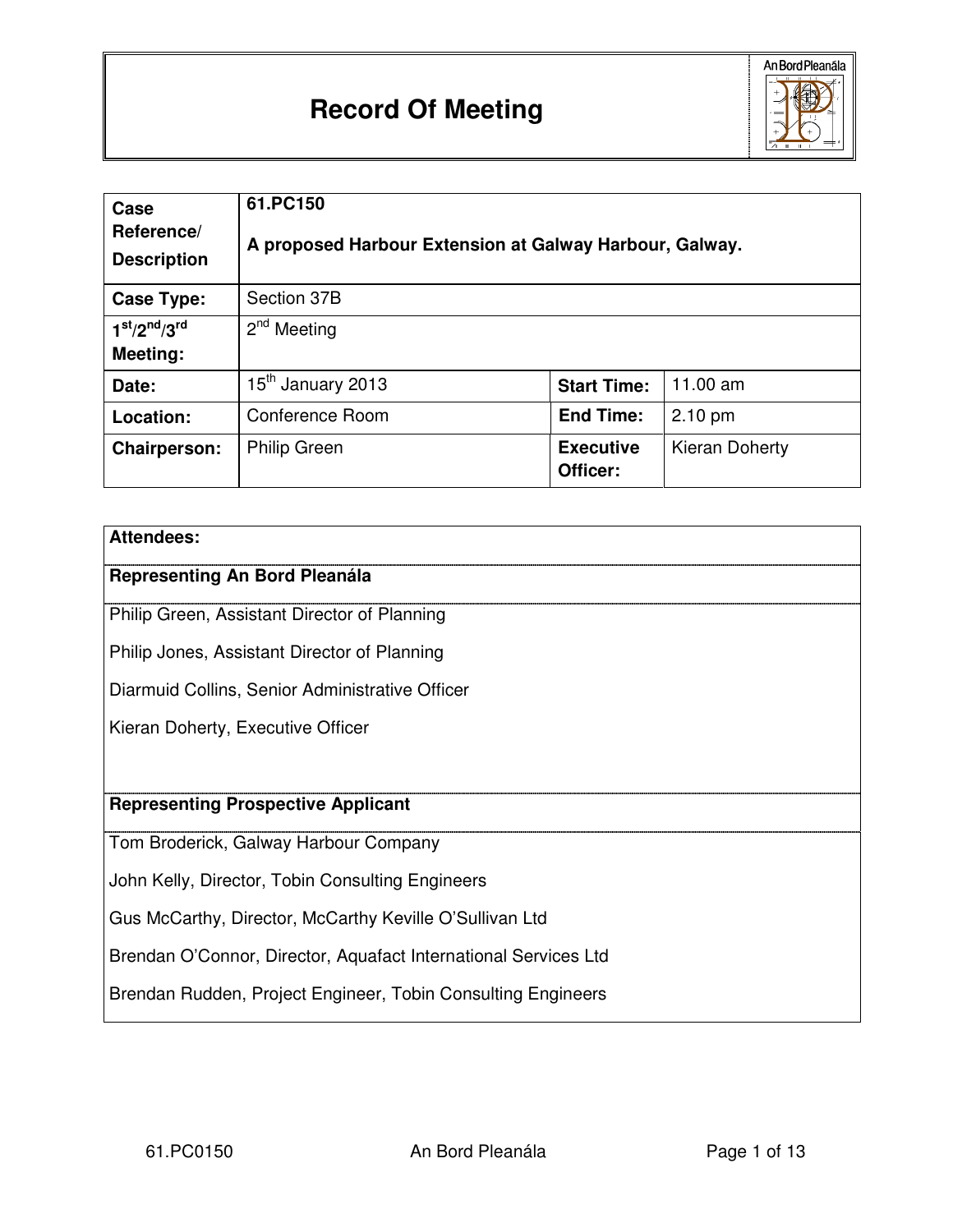

#### **Introduction**

The Board asked whether the prospective applicant had any comments on the written record of the previous pre-application meeting of the  $1<sup>st</sup>$  October 2012. The prospective applicant wished to clarify some terminology on page 3 of the record. The prospective applicant stated that it was its view that it was the actual scale of the footprint of the proposed development that would have an adverse impact due to the land take from the SAC, therefore adverse impact can't be ruled out; but that this did not mean that there would necessarily be an impact in ecological terms. The Board stated that the Board's practice is that the record of a previous meeting is not amended but that the record of this meeting will reflect these comments.

The Board stated that the meeting would cover legislation regarding Imperative Reasons of Overriding Public Interest (IROPI). The Board stated that comments made during the meeting were not a legal interpretation of the legislation and should be taken as the Board's representatives' view of the legislative procedures in the context that no planning project, to the Board's knowledge, has yet been subject to IROPI.

The Board's representatives stated that IROPI is a matter for the Board itself, in dealing with the planning application. The IROPI procedures would therefore be outlined at the pre-application meetings entirely without prejudice to the eventual decision of the Board. This could, for example, be to refuse permission for the proposed development.

The Board stated that due to the nature and scale of the proposed development and issues arising, the Board will hold further meetings with other bodies such as the National Parks and Wildlife Service (NPWS) with regard to ecological issues, with the Department of Transport, Tourism and Sport with regard to national ports policy and possibly a further meeting with Galway City Council. Therefore, a further meeting will be required with the prospective applicant. The Board informed the prospective applicant that the pre-application file will be publicly available once the pre-application process is closed.

#### **Prospective Applicant's Presentation**

The prospective applicant suggested that the following issues be covered during the meeting:

- Alternative Assessment Findings
- NPWS Interactions Summary
- NIS Findings
- ABP Feedback
- IROPI Procedures

The prospective applicant referred to the New Port of Galway site layout drawing and stated that the blue line shown on the drawing represented the low water mark.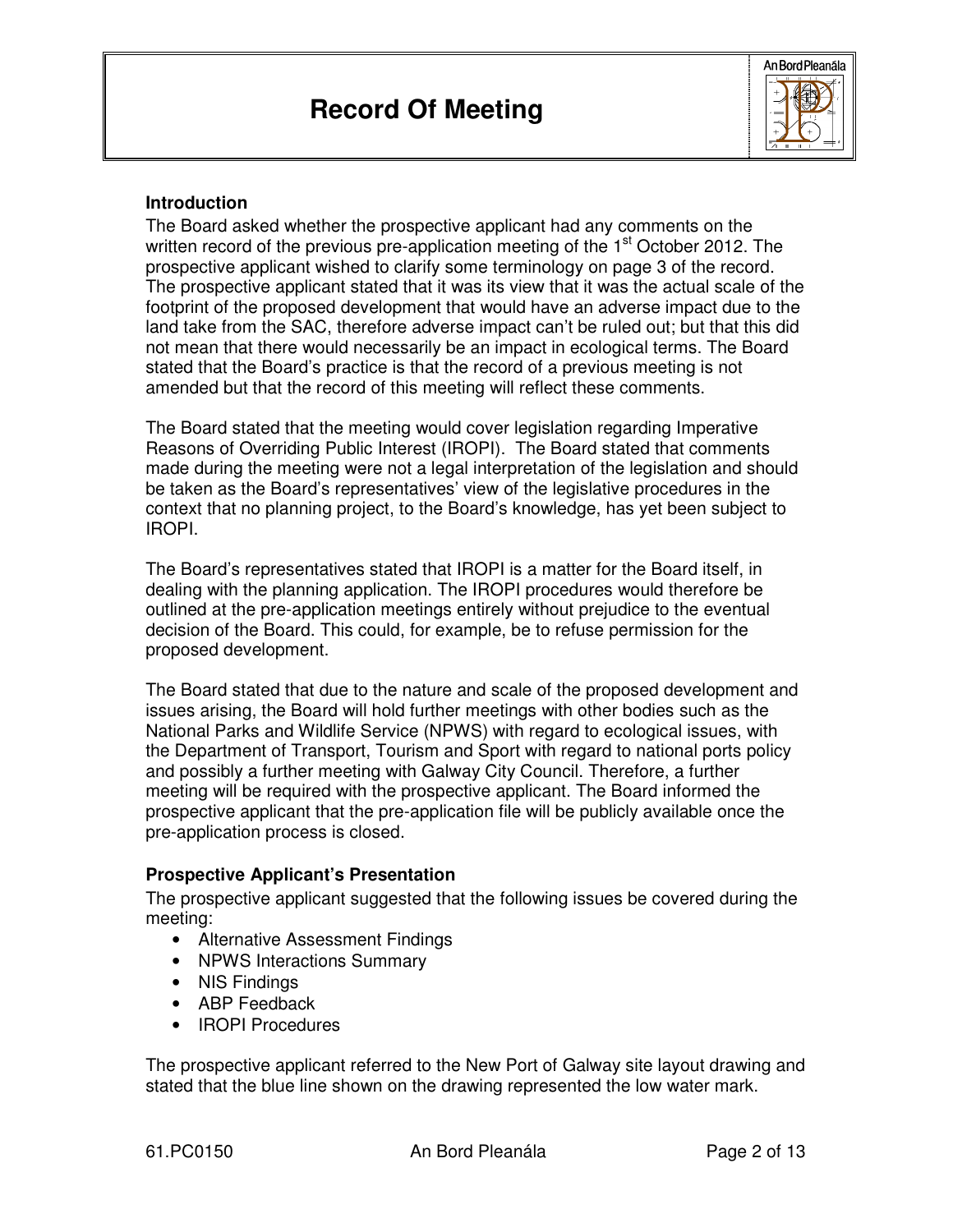

# **New Port Galway (NPG) – Alternative Solutions**

Legislative Requirements

The assessment of alternative solutions examines alternative ways of implementing the project or plan that, where possible, avoid any adverse impacts on the integrity of the Natura 2000 site. Before a project or plan, that either alone or in combination with other projects or plans has adverse effects on a Natura 2000 site, can proceed, it must be objectively concluded that no alternative solutions exist. The assessment of alternative solutions is required when the competent authority, having carried out appropriate assessment, has concluded that adverse impacts are likely, or cannot be ruled out. In examining alternative solutions, other assessment criteria, such as economic criteria, cannot overrule ecological criteria. The examination of alternative solutions requires therefore, that the conservation objectives and status of the Natura 2000 site will outweigh any consideration of costs, delays or other aspects of an alternative solution. The assessment of alternative solutions must include an assessment of the 'do nothing' alternative.

The prospective applicant stated that a new national ports policy may be published shortly before a planning application will be submitted. Port authorities were given an opportunity to feed into policy and have feedback. The prospective applicant was of the opinion that if the policy promoted the need for regional ports then this would assist Galway's case.

Possible alternative solutions could include the following:

- Locations
- Scale or size
- Means of meeting objectives (eg demand management)
- Methods of construction
- Operational methods
- Decommissioning methods at the end of the project's life
- Scheduling & timescale proposals (eg. Seasonal working during construction phase)

NPG Objectives

- To examine a range of alternative ways of achieving the objectives of the project or plan and these alternatives can then be assessed against their likely impacts on the conservation objectives of the Natura 2000 site.
- The primary requirement for the new port arises from the severe constraints within the existing harbour. The objectives for the new port therefore is to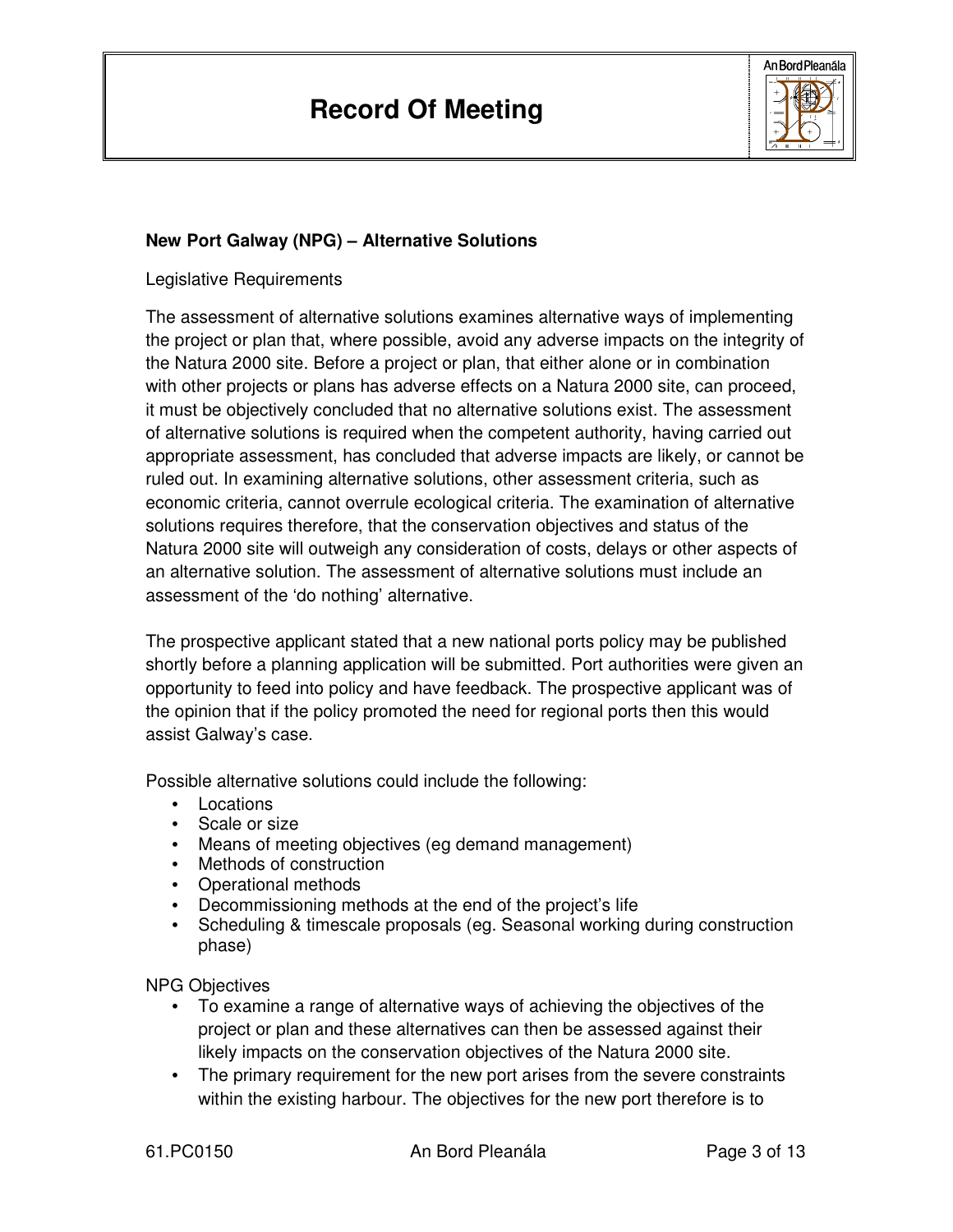

provide a facility which will serve existing and future long term needs over a minimum 30-year period and will include the following:

- Sufficient quay length to accommodate freight, cruise and offshore servicing and operational requirements.
- Sufficient draft for all tide access to each berth based on proposed use (minimum 8 metre all tide access).
- Sufficient capacity to accommodate 20,000 tonnes capacity vessel size (regarded as the minimum viable size).
- Sufficient land to support the necessary land based facilities for a sustainable port
- Addressing existing SEVESO issues through the construction of petroleum and bitumen terminals and transfer pipelines to the existing tank farms, to replace current unloading operations within the existing harbour/city centre area. The tank farm has been re-located; however, off-loading sill takes place in the inner harbour dock and is transferred by pipeline.

Viable Alternatives

• The prospective applicant stated that some sites which may appear to present an alternative solution may have reduced impacts upon the Natura 2000 network. A determination needs to be made however, as to whether these alternatives are "viable". In other words, if a potential alternative does not fulfil the objectives of the project, it cannot be accepted as viable. Furthermore if an apparently viable alternative solution is so prohibitively costly that it would not represent a sound business option (i.e. would not be realistically capable of implementation), then it cannot be regarded as "viable".

Alternative Solutions - the "do nothing scenario" would result in:

- Continued tidal constraints
- Continued handling/berthage constraints
- No freight rail link
- Continued SEVESO issues
- Decline of port
- Economic decline
- Loss of maritime tradition
- Unrealised maritime tourism potential

Alternative Solutions - within the Inner Galway Bay

• Improvements to the Inner Harbour. Similar to the do-nothing scenario as the existing harbour can't be brought up to the required size and standard.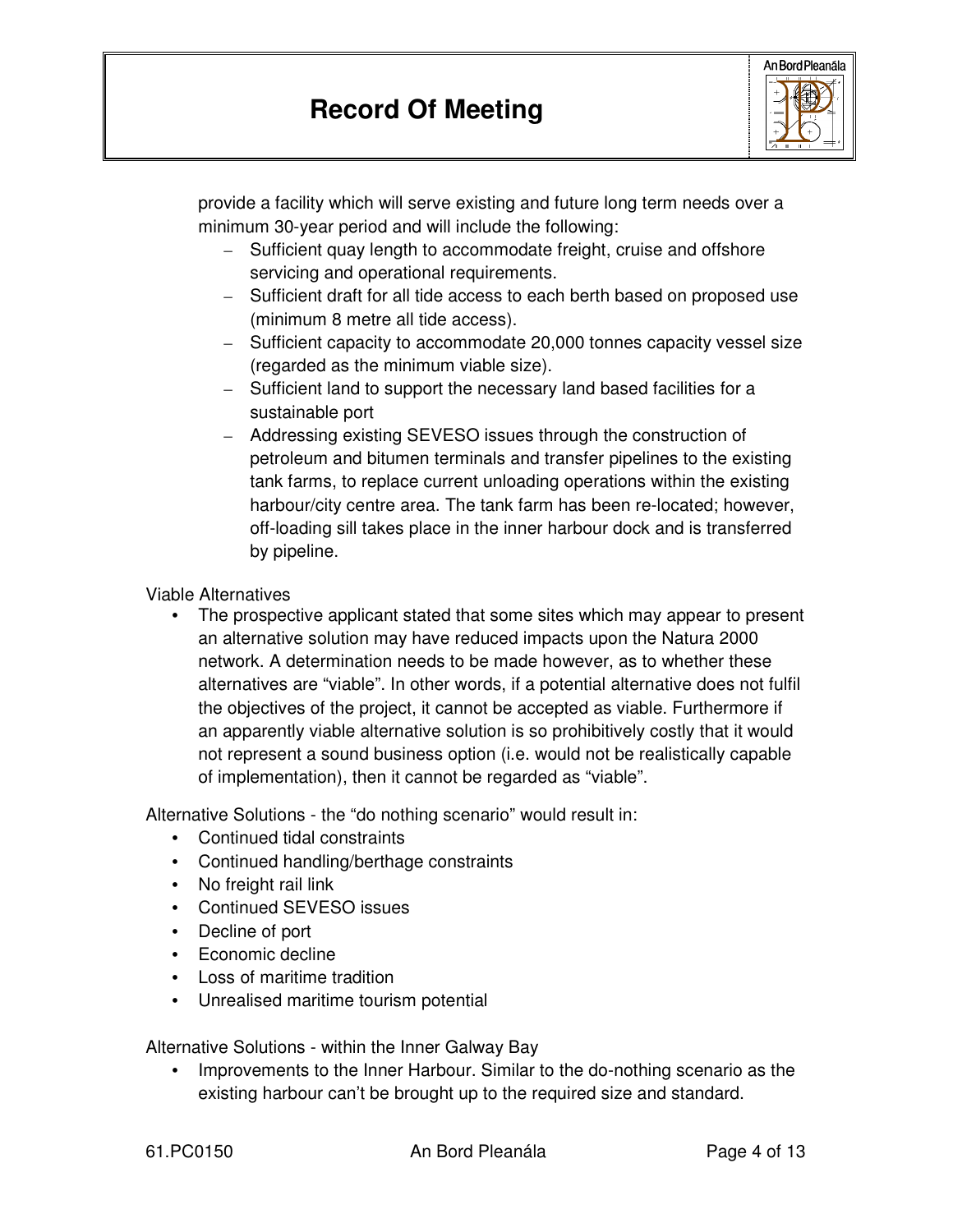# **Record Of Meeting**

| An Bord Pleanála |  |  |
|------------------|--|--|
|                  |  |  |

- The "Mutton Island" scenario (west side of River Corrib estuary) would result in:
	- Port vehicular access constraints
	- Increased city traffic congestion
	- Expensive pipelines to landside storage facilities
	- No potential rail link

Alternative Locations - beyond Inner Bay qualifying criteria:

- Available land
- Draft capacity
- Quay length
- Commodities
- Access to region
- SEVESO

# Alternative Locations Abroad

The objectives for NPG require the development of a port capable of handling a range of commodities, both import and export. As an island, alternatives such as road and rail transport are not an option as they merely serve the movement of goods within the country. Alternative ports, outside of Ireland, therefore do not meet the project objectives.

Alternative locations on the island - established commercial ports:

| Dublin         | <b>Belfast</b> |
|----------------|----------------|
| Cork           | Warrenpoint    |
| Shannon/Foynes | Greenore       |
| Waterford      | Drogheda       |
| Rosslare       | Larne          |
| Arklow         | Londonderry    |
| Killybegs      | Sligo          |
|                |                |

Sample Table (which refers to Waterford). This summary table is available for each location.

| <b>Brief Requirements</b>                          | Qualifying                                    |
|----------------------------------------------------|-----------------------------------------------|
| Available land                                     | 40.4ha                                        |
| Vessel draught capacity                            | $5.6 - 13.5m$                                 |
| Total available quay length                        | 2,237m                                        |
| Capable of handling a range of commodities         | Lo-Lo, Ro-Ro, liquid, dry<br>bulk, break bulk |
| Link to established transport/distribution network | N25/N25                                       |
| Hazardous Materials Storage                        | <b>Yes</b>                                    |
| <b>SEVESO</b>                                      | Yes                                           |
|                                                    |                                               |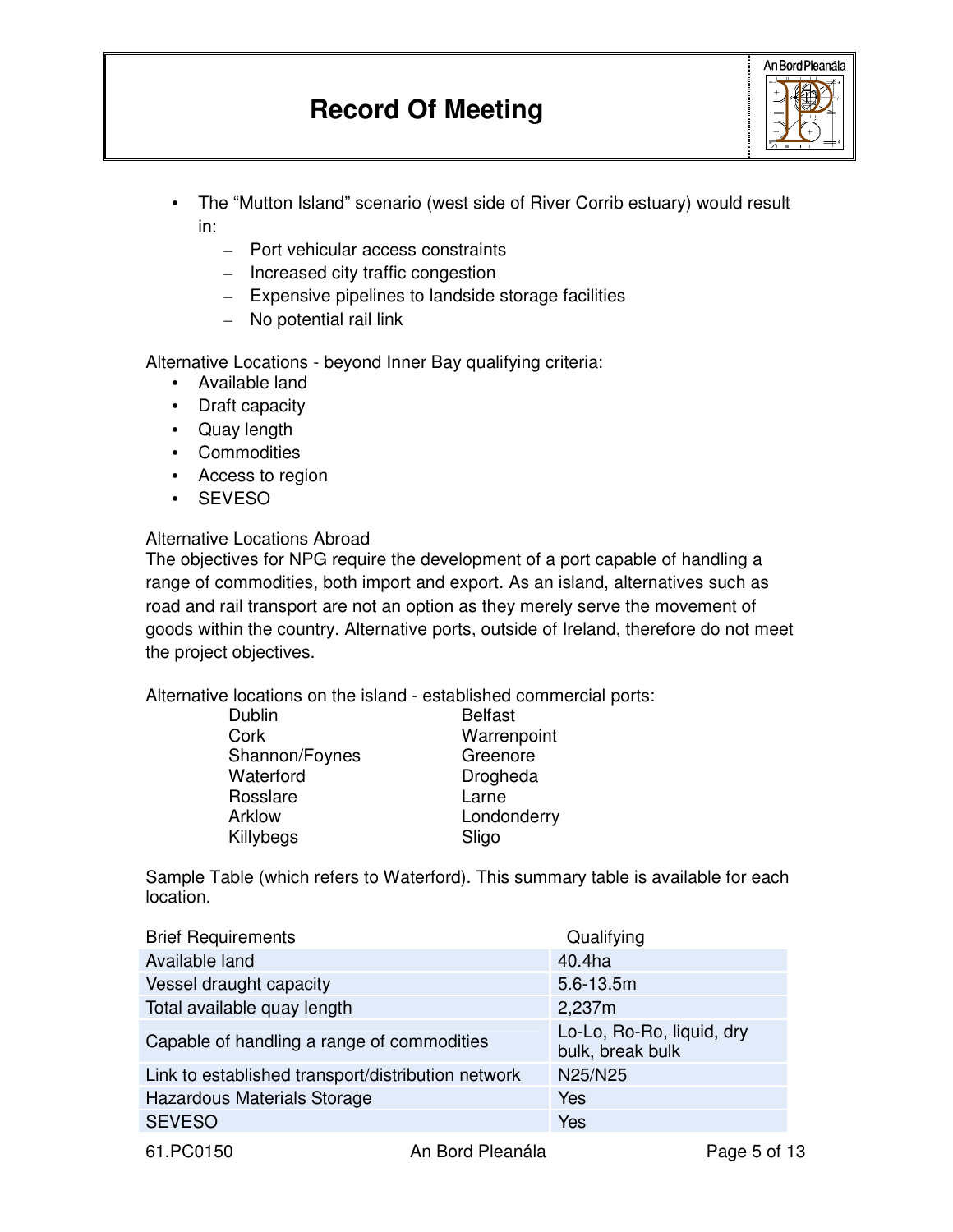

Alternative locations on the island - evaluation of candidate ports:

- Using qualifying criteria
- Proximity principle per the proposed Regional Ports Policy
- Shortlisted ports being finalised
- Evaluation of shortlisted ports being finalized on ecological grounds
- Conclusion of assessment of alternatives being finalized.

# **Aquafact Presentation**

The prospective applicant's presentation included drawings showing the Enterprise Park for which compensatory measures are also proposed.

#### Consultations with NPWS

The prospective applicant indicated that it has had several meetings / emails / phone calls over a 1 year period with NPWS. Issues discussed included:

- Galway Harbour Enterprise Park (Legacy)
- NIS (submitted to the NPWS for comment)
- Loss of habitats, as a result of the proposed development
- Compensation plans
- Lough Atalia, a priority habitat due to its designation as a lagoon in December 2012.
- Evolution of cSAC

Phone calls / email also with Míchéal Ó Briain, DGXII, Brussels

# NPWS Compensation

SAC

- Salt marsh. 7.69 ha lost. 10.252 ha of undesignated salt marsh found to date.
- Intertidal. 14.97 ha lost. Ca 50 ha of undesignated intertidal habitat found to date.
- Subtidal. 26.93 ha lost. Ca 360 ha of undesignated subtidal habitat identified

# **SPA**

• 26.93 ha lost. Ca 360 ha of undesignated subtidal habitat identified

# Habitat Areas Requiring Compensation

A table of information was submitted. The amount of area disturbed includes the dredged area. Dredging near the mouth of the lagoon will only take place on an ebbing tide. There will be local scouring.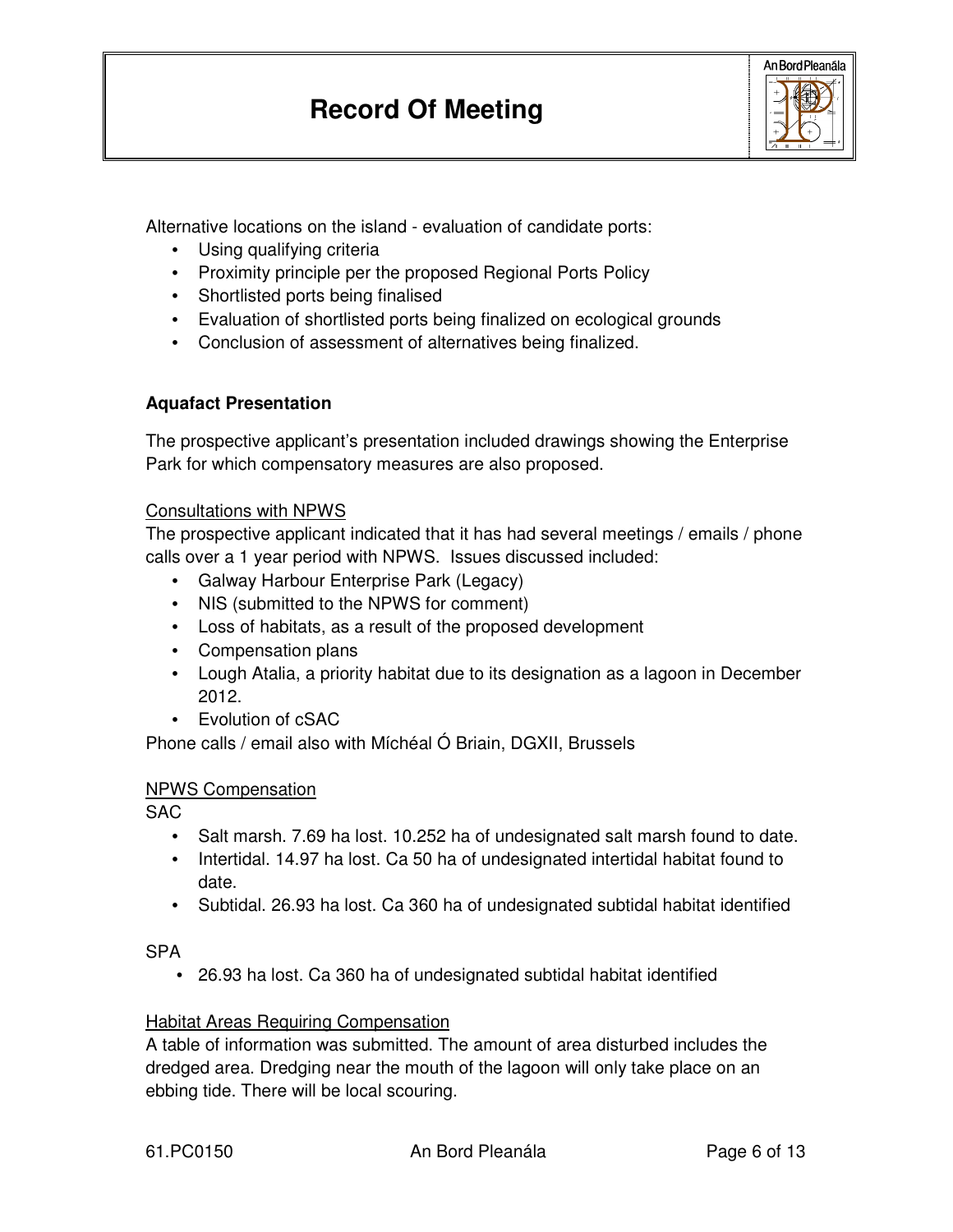

Resume of Habitats Lost cSAC

A table of information was submitted. Special Protection Area

• Species considered:

 Great Northern Diver, Cormorant, Grey Heron, Light-bellied Brent Goose, Shelduck, Wigeon, Teal, Shoveler, Red-breasted Merganser, Ringed Plover, Golden Plover, Golden Plover, Lapwing, Dunlin, Bar-tailed Godwit, Curlew, Turnstone, Blackheaded Gull, Common Gull, Sandwich Tern, Common Tern.

• Impacts Loss of terrestrial, intertidal and open water habitats for feeding and roosting.

• Compensation

 Designation of additional terrestrial, intertidal and open water habitats for feeding and roosting.

The prospective applicant stated that plants and animals have evolved to live in lagoons where salinity can vary significantly. The flow from the River Corrib will be restricted but this will not affect Lough Attalia and it is predicted that there will be no change to the tidal reach in Lough Attalia.

Drawings: New Port Habitats SPA Legacy Habitats cSAC Legacy Habitats There are different boundaries for the SPA and cSAC. The area east of the red dotted line is unaffected.

The prospective applicant stated that the Enterprise Park was constructed pre-SAC and post-SPA designations. Therefore, there is a compensatory legacy on the SPA but not the SAC. Discussions are on-going with the NPWS with regard to compensatory sites.

# **Board's Comments**

The Board advised that there is a proposed development for a trans-shipment facility in Shannon which is at early pre-application consultation stage and the prospective applicant may wish to factor this into their project assessment of alternatives along with its environmental implications. With regard to the alternative ports covered in the presentation, the Board requested that railway linkage be included in the evaluation of the proposed development and alternatives.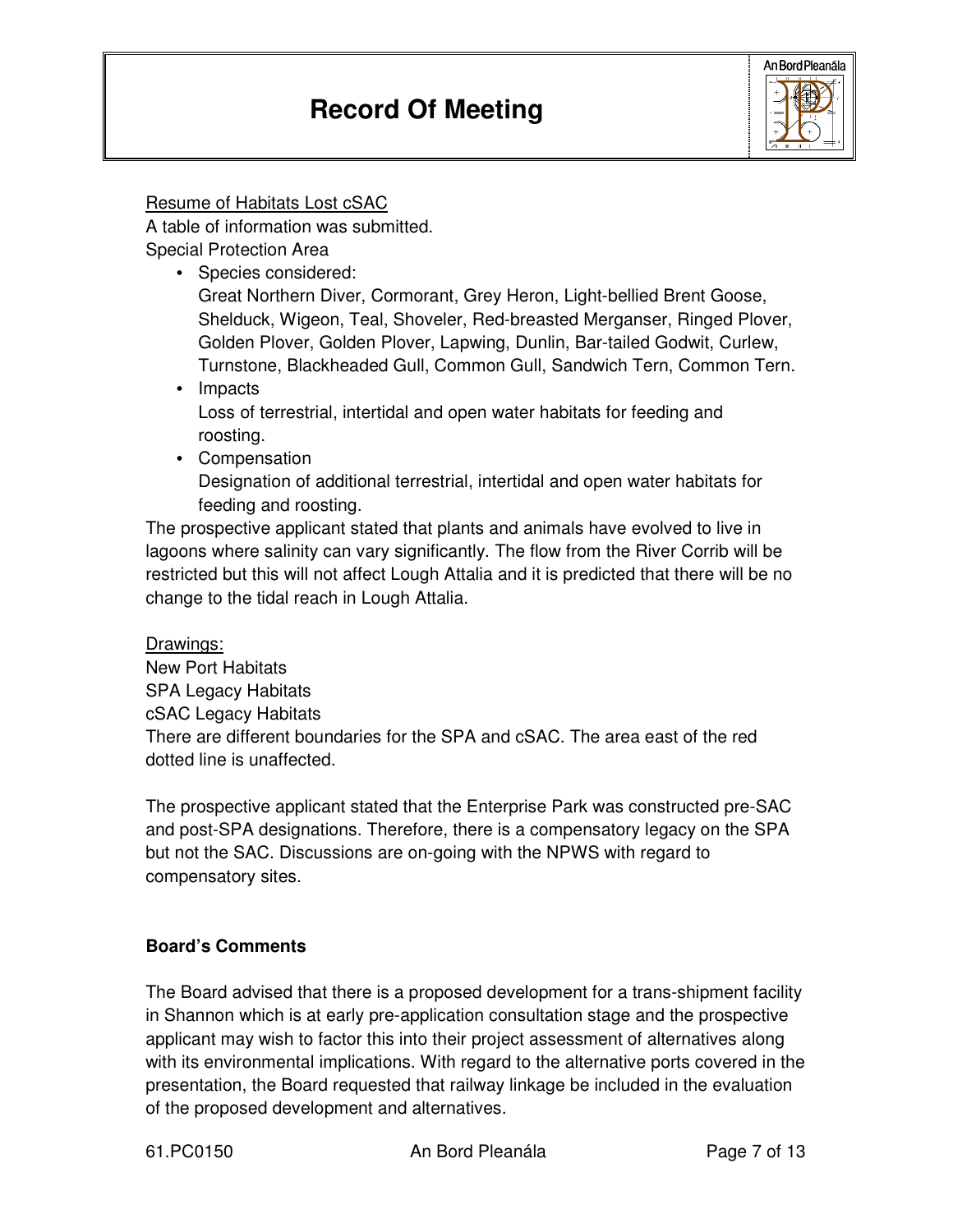

The Board stressed the importance of the methodology for the assessment of alternatives. It would not be appropriate to make an economic assessment first and make ecology considerations secondary. Only ecology issues should be considered. The term "viable" may need to be reconsidered, as it could imply economic criteria. The Board queried whether the Mutton Island option would have less of an ecological impact on Lough Attalia.

The Board queried whether the proposed development could prejudice any national port designation as could emerge in any new National Ports Policy. The prospective applicant stated that this would be unlikely and that it was proposed to have a 12 metre berthing depth in Galway while a national port could be expected to provide a greater berthing depth for ships.

The Board asked whether the NPWS had communicated the cSAC status to the European Commission and queried its boundary line.

# **IROPI Procedures**

The Board's procedure for IROPI cases is attached. The procedure is the Board's representatives' understanding of the legislation. The Board's representatives stressed that, notwithstanding the advice on IROPI being provided, the Board could refuse permission for the proposed development, in which case IROPI and associated administrative procedures would not arise.

The Board referred to the Statement of IROPI Case section on page 44 of Appropriate Assessment of Plans and Projects in Ireland, Guidance for Planning Authorities, published by the Department of the Environment, Heritage and Local Government. It is not envisaged that public views will be sought on the statement of case. It is a matter for the Board to decide whether there will be an adverse impact on a European site.

The prospective applicant queried to what stage the issue of compensatory measures should be taken before the lodgement of the planning application. The prospective applicant is discussing this with the planning authority.

The prospective applicant queried whether any comment it might wish to suggest in relation to a statement of case should be a stand-alone document. The Board stated that the IROPI documentation should be separate to the application documents, but should be provided with the application. Compensatory measures or statement of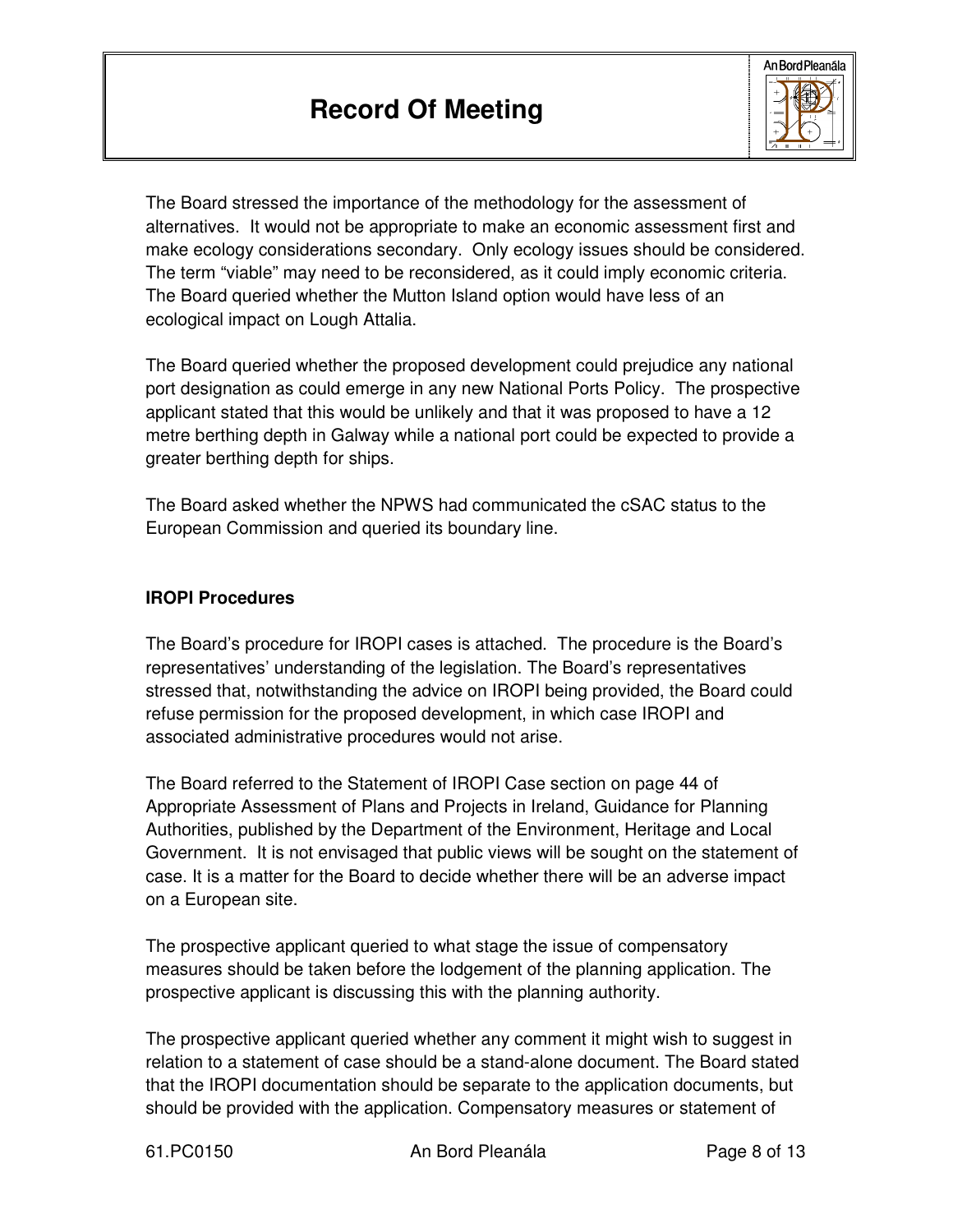

case suggestions should not be in the NIS but any suggested compensatory measures should be subject to appropriate assessment.

Private lands proposed for compensation should have the written consent of the relevant landowners that it is acceptable for their lands to be designated as a compensatory measure as a European site. State lands on the foreshore proposed for compensation will need confirmation from the Department of the Environment, Community and Local Government (Foreshore Section). Confirmation from the NPWS that these lands are acceptable as compensatory measures should be obtained, if possible.

The prospective applicant queried whether further public consultation should be carried out. The Board stated that such consultation, prior to the lodgement of the application, is not a legal requirement, and therefore was at the choice of the prospective applicant. The Board advised the prospective applicant to contact Galway City Council regarding traffic issues, in particular those that might arise during construction work. A detailed traffic impact assessment would be required. Any measures, including traffic management measures, to accommodate/mitigate traffic resulting from the proposed development at construction and operational stages must be realistic, practicable and achievable. The National Transport Authority could also be consulted. The prospective applicant commented that traffic congestion in Galway was improving and that 90% of fill will be from dredged material.

# **Conclusion**

The record of the meeting will issue in due course including the IROPI procedures and the Board will proceed to have meetings with the other bodies referred to. Following this a further meeting will be held with the prospective applicant at which point the application procedures can be covered.

The prospective applicant requested that the meetings take place as soon as possible as it intends to make a planning application at the end of March 2013.

# **Philip Green Assistant Director of Planning**

\_\_\_\_\_\_\_\_\_\_\_\_\_\_\_\_\_\_\_\_\_\_\_\_\_\_\_\_\_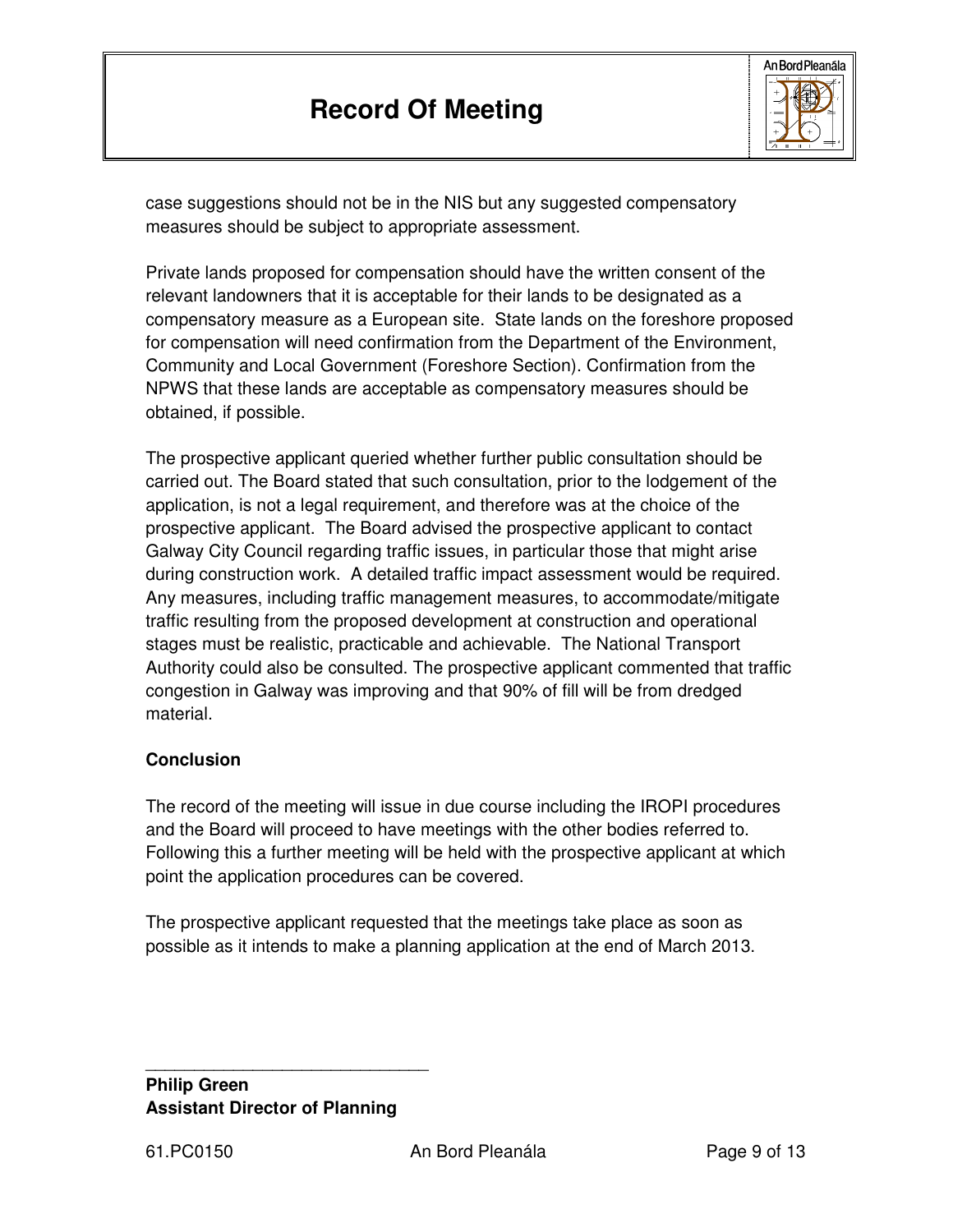

# **IROPI PROCEDURES**

# **Irish Legislation**

- P&D (Amendment) Act 2010
- Environment (Miscellaneous Provisions) Act 2011
- EU (EIA and Habitats) Regulations 2011 [S.I. No. 473 of 2011]

# **IROPI Arises**

- Competent Authority (An Bord Pleanála) determines proposed development will adversely affect integrity of European site.
- Absence of alternative solutions.
- An Bord Pleanála considers that consent should be given.
- **IROPI** arises.

# **IROPI / An Bord Pleanála**

- **Sets out IROPI.**
- **Proposes compensatory measures to ensure overall coherence of Natura** 2000 Network.
- Prepares a statement of case that IROPI exists and compensatory measures required.
- Forwards statement of case to Minister for Environment, Community and Local Government (ECLG) with copy of application and NIS.

# **Statement of Case contains**

- Considerations involved in assessment that adverse effect arises.
- Reasons why no alternative solutions; including not giving consent.
- Why IROPI applies to proposed development.
- Compensatory measures proposed to ensure overall coherence of Natura 2000
	- compensatory habitat,
	- conditions requiring compensatory measures.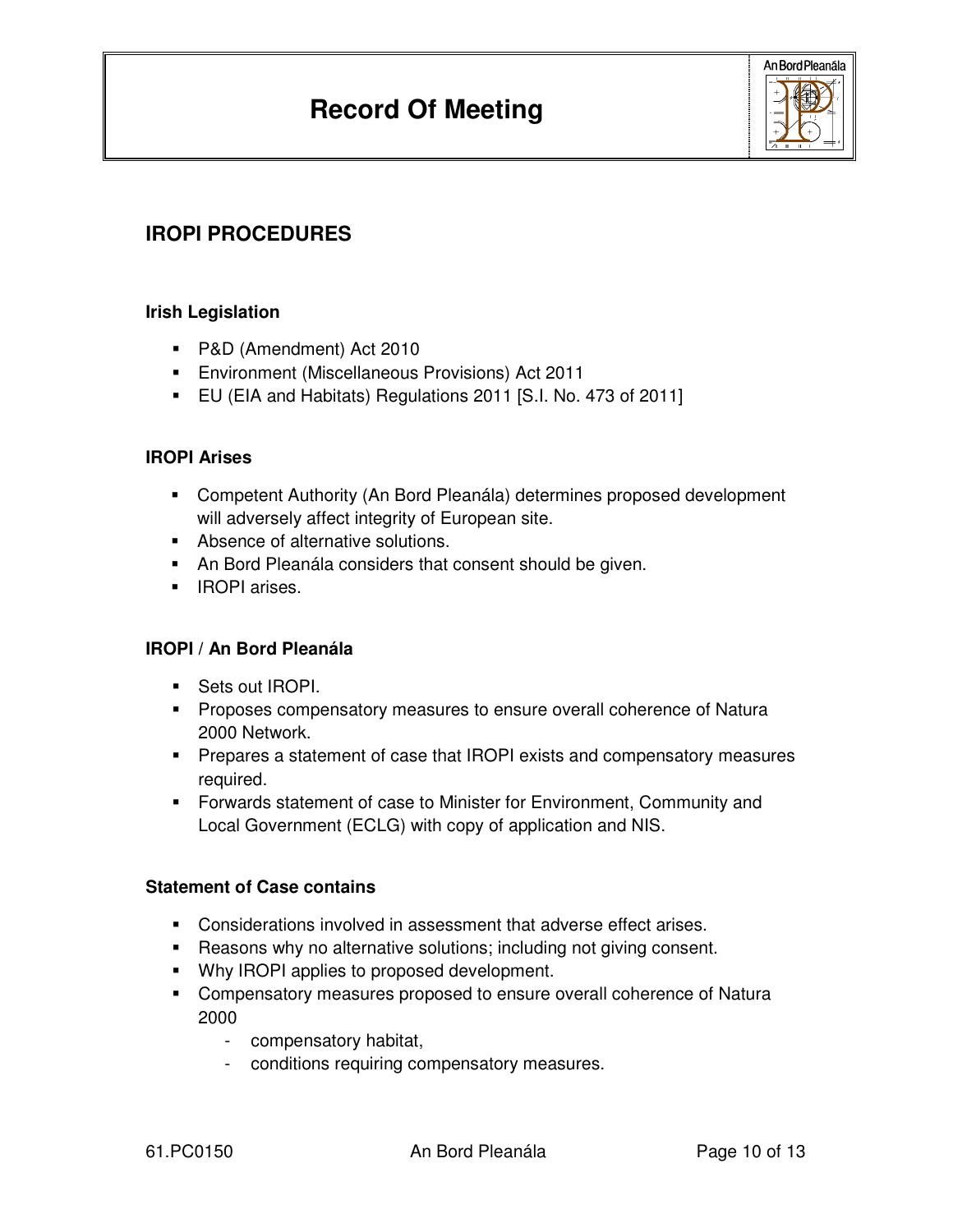

#### **Statement of Case given to**

- **-** Applicant
- Available for public / internet

#### **Compensatory Measures**

- **Proposed, in first instance, by applicant and then by An Bord Pleanála or** Minister for ECLG.
- **Purpose to ensure overall coherence of Natura 2000 is protected.**
- May include provision of a compensatory habitat.
- An Bord Pleanála may attach a condition to consent relating to compensatory measures.
- An Bord Pleanála may attach a condition to consent requiring contributions to finance compensatory measures.

#### **European Site/No Priority Habitat or Species**

- **IROPI may include social or economic reasons.**
- Minister for ECLG **shall** request views of Minister for Arts, Heritage and Gaeltacht (AHG).
- Minister for ECLG may then enter into consultations with An Bord Pleanála.
- An Bord Pleanála, having consulted applicant, may submit;
	- modified proposal for development,
	- modified proposed conditions,
	- modified or alternative compensatory measures.
- Minister for ECLG may enter into consultations with Minister for AHG and [further] consultations with An Bord Pleanála re:
	- proposed development,
	- modified proposal,
	- proposed conditions,
	- modified proposed conditions,
	- compensatory measures,
	- alternative compensatory measures.
- Minister for AHG furnishes opinion to Minister for ECLG after request for views or completion of consultation with Minister for ECLG.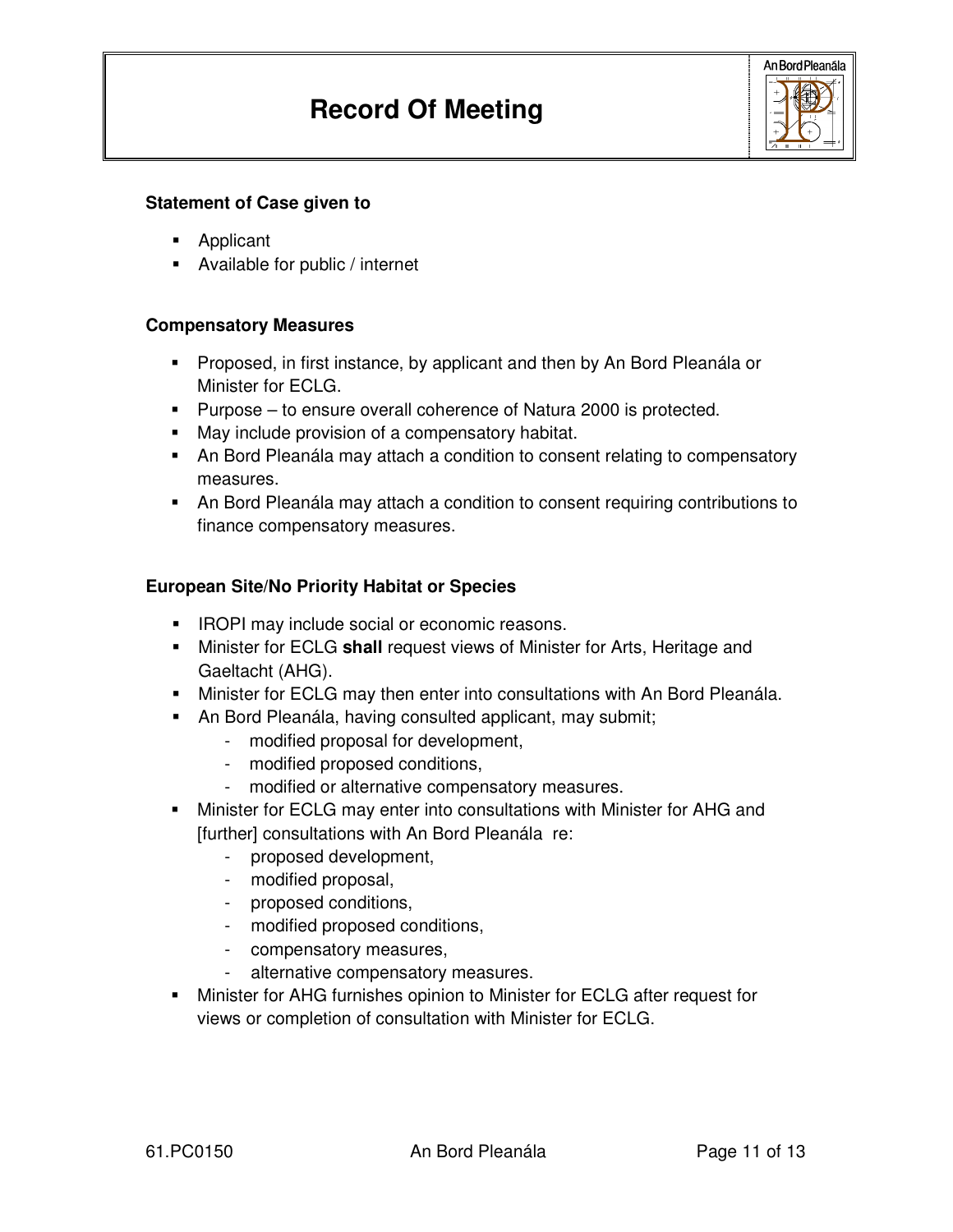# **Record Of Meeting**



- Opinion (AHG) compensatory measures (or modified or alternative) are sufficient:
	- Minister ECLG issues notice to An Bord Pleanála,
	- An Bord Pleanála may grant consent,
	- Minister ECLG informs EU Commission.
- Opinion (AHG) compensatory measures (or revised or modified) not sufficient:
	- Minister ECLG issues notice to An Bord Pleanála,
	- An Bord Pleanála shall not grant consent.
- An Bord Pleanála makes available/internet notice from Minister ECLG.

# **European Site that Hosts Priority Habitat or Species**

- **IROPI may only include:** 
	- human health,
	- public safety,
	- beneficial consequences of primary importance to the environment, **or**
	- other IROPI, where An Bord Pleanála advises Minister for ECLG to request Commission opinion and opinion obtained.
- **Minister for ECLG receives statement of case.**
- Minister for ECLG requests views of Minister for AHG on compensatory measures.
- Following receipt of views from AHG, Minister for ECLG enters into consultations with An Bord Pleanála.
- An Bord Pleanála having consulted applicant may submit:
	- modified proposal,
	- modified proposed conditions,
	- modified/alternative proposed compensatory measures,
- Minister for ECLG may enter into consultations with the Minister for AHG and [further] consultations with An Bord Pleanála on:
	- proposed development,
	- modified proposal,
	- proposed conditions,
	- modified proposed conditions,
	- compensatory measures,
	- modified/alternative proposed compensatory measures.
- Where Minister for ECLG considers that IROPI comprises or includes other than
	- human health,
	- public safety,
	- beneficial consequences of primary importance to the environment,